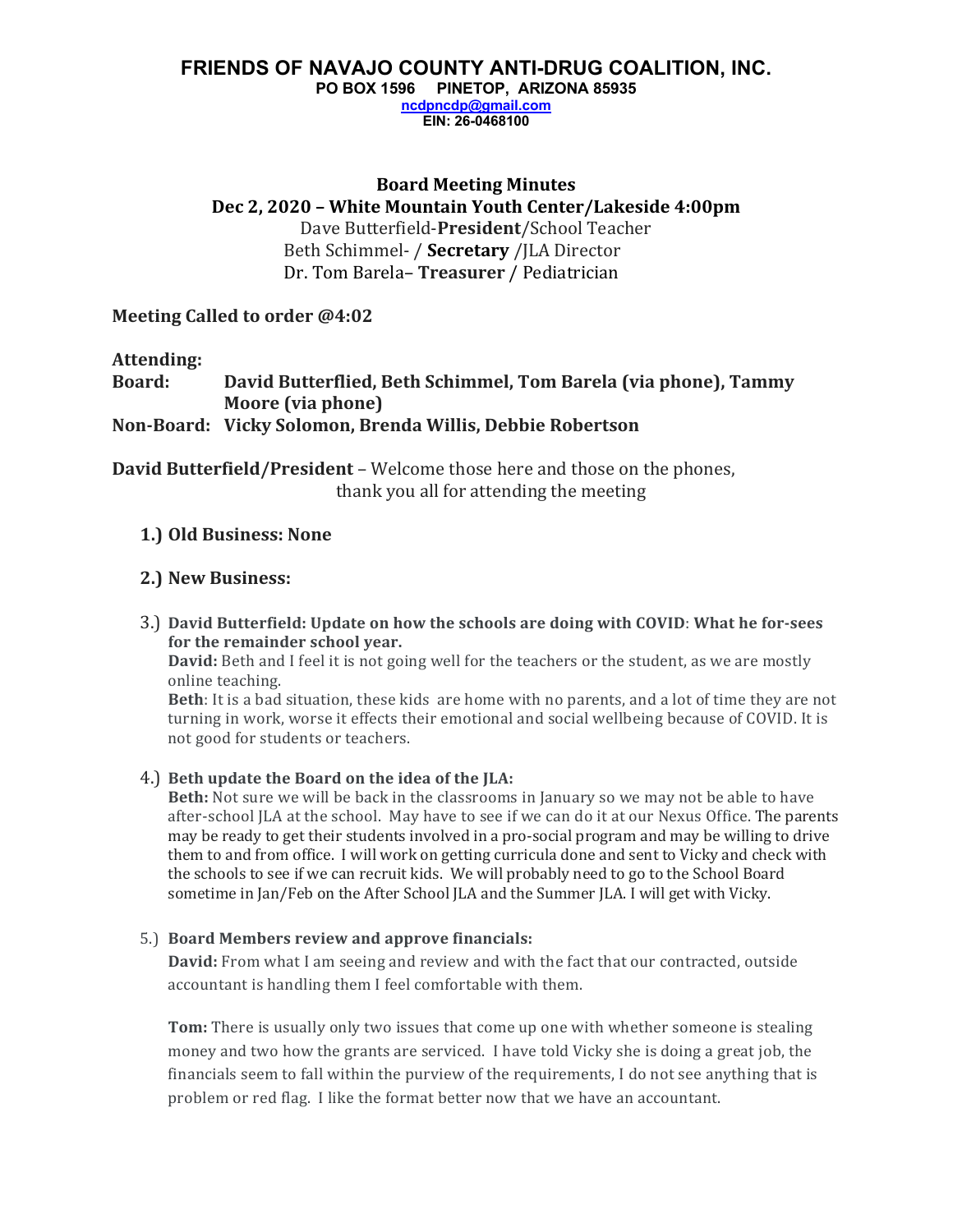#### 6.) **Vicky update on current staff, data, and grants:**

Debbie. Administrator leaving us as she is moving at some point next year so we will be training for her position Brenda Show Low Pinetop Lakeside Sylvia. Taylor / Snowflake area Julee Sherwood Will start on Monday Dec 7<sup>th</sup>. New Prevention Specialist Snowflake-Taylor area Need to hire a Parent Educator Vista Worker – DFC funds has already paid for  $$11,200.00$  for a full-time 40 hour a week Vista Worker. Through Vista Leader, we have offered the job to Savannah Cooper from North Carolina with starting date in Jan. NCE HC- This grant is paying for salary only. We think it will be done the end of December. NCE GOYFF – This grant is paying for the After School ILA in Blue Ridge and Snowflake. We have till the end of September to utilize these funds.

HCSORII - This is the new grant renewal.

GOYFF2- This is the new grant renewal.

DFC7 - Alcohol/Marijuana- Show Low, Pinetop-Lakeside/Brenda

TIPP- Trauma Lens - Snowflake/Taylor/Sylvia

SACLAZ- AZ media and outreach/counterfeit pills/fentanyl/psychostimulants - 20 hours a month.  $1,000$  per month + printing/supply billing (estimate  $22,000$  per year) with possibly renewal options 2 of which are no cost extension and we will had funds left over from last grant year so we are allowed to use those funds up.

#### **Motions**

**David:** Everything proposed is within the budget

A.) Approve Jan-Oct Financials-

Tom Barela: I make a motion to approve the Jan – Oct Financial **Tammy Moore: I second the motion** All Those approve? All Any oppose? None **All in Favor, Motion carried** 

**B.)** Approval for financial audit: to be done by Baldwin & Jones CPA - 1100 E Deuce of Clubs Show Low possibly around Feb or March sometime.

> Tom Barela: I make a motion to approve the financial audit to be done by Tom Baldwin & Jones CPA **Tammy Moore: I second the motion** All Those approve? All Any oppose? None **All in Favor, Motion carried**

Foundation of Friends of the Coalition is **Board Development and Board Commitment.** Recruitment, Engagement, and Development are key with the Board. Time, Talents, Treasures all the skills-knowledge needed, as "all three save lives."